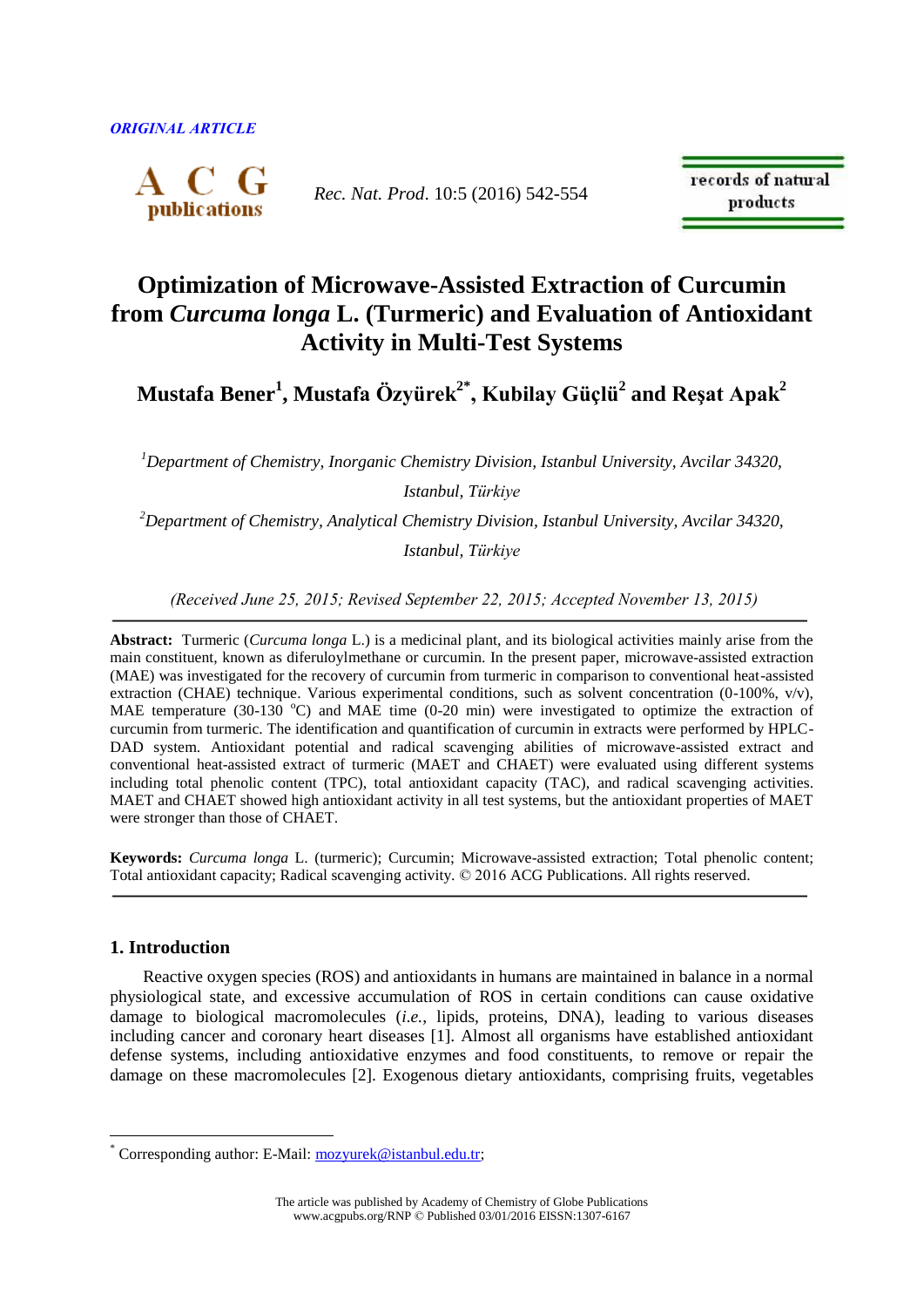and spices, have been shown to contain beneficial components, including phenolics with antioxidant properties [3].

Turmeric (*Curcuma longa* L.) as a perennial herb is the member of the Zingiberaceae (ginger) family. It has been known in many countries as an important dietary source in addition to its use in traditional medicine as an antiseptic, wound healing, and anti-inflammatory plant [4]. The main constituent of turmeric is curcumin: (1E,6E)-1,7-bis(4-hydroxy-3-methoxyphenyl)-1,6-heptadiene-3,5 dione, whereas diarylheptanoid curcuminoids, namely demethoxycurcumin and bisdemethoxycurcumin, are the secondary phytochemicals. Curcumin has been used as a colouring agent, flavoring substance and food preservative in the food industry where it imparts colour to sauces, mustards, soups, dairy and meat products, as well as in the cosmetic industry to brighten and clean the skin [5, 6]. Additionally, curcumin is used to dye wool and thread as a colourant in the textile industry [6, 7]. Recently, it has been shown that curcumin has anti-inflammatory, anti-cancer, antibacterial and antioxidant properties to minimize oxidative damage through free radical scavenging, and may potentially have chemotherapeutic properties [8, 9]. Its use as a general disease-preventive herbal medicine (especially in gastro-intestinal cancers) may be summarized to stem from various activities such as chemosensitizing, radiosensitizing and radioprotective, chemopreventive, chemotherapeutic, angiogenesis and metastasis inhibitive, and immunologic modulative activities [10].

Numerous methods are reported for extraction of antioxidant components from natural sources such as conventional heat-assisted extraction, soxhlet extraction, supercritical fluid extraction, ultrasonic-assisted extraction and microwave-assisted extraction (MAE). Among these, MAE is a relatively new method used for the rapid extraction of target compounds from natural sources. MAE proved to be considerably more effective and economical. In MAE, the target compounds migrate out from the matrix through the solvent while the solvent diffuses into the sample matrix and extracts the components by solubilization as in classical solvent extraction [11]. MAE has several benefits, to mention that it can be completed in minutes, polar or non-polar solvents can be used, and all extraction parameters can be controlled by a software-based system [12]. The extraction process shows further advantages, including higher recoveries, better reproducibility, requirement for considerably less extraction time and lower amounts of solvent consumption compared to conventional extraction [13, 14]. The system is designed to operate at elevated temperature monitored by a fiber optic temperature probe. For the best extraction of samples, the MAE parameters such as solvent composition, time and temperature should be optimized before analysis.

The main objectives of the present study were to optimize a rapid and effective microwaveassisted method for the extraction of curcumin from turmeric and to assess the antioxidant properties of MAET and CHAET with *in vitro* antioxidant assays for the first time. For the screening of antioxidant properties, the extracts were evaluated for their total phenolic content, total antioxidant capacity, and antioxidant activity. Antioxidant activity of sample extracts was described in terms of free radical scavenging, hydroxyl radical scavenging, hydrogen peroxide scavenging and superoxide anion radical scavenging activities. As a result, the effects of MAET on the recovery of antioxidant constituents were compared to those of CHAET to confirm the advantage of microwave-assisted method.

## **2. Materials and Methods**

#### *2.1. Reagents and Materials*

The following chemical substances of analytical reagent grade were supplied from the corresponding sources: Neocuproine (Nc: 2,9-dimethyl-1,10-phenanthroline), curcumin (from turmeric), acetonitrile: Sigma (Steinheim, Germany); trolox (TR), Nafion® 115 perfluorinated membrane (thickness 0.005 in.): Aldrich (Steinheim, Germany); copper(II) chloride dihydrate, ammonium acetate (NH4Ac), acetic acid, ethanol (EtOH), and methanol (MeOH): Merck (Darmstadt,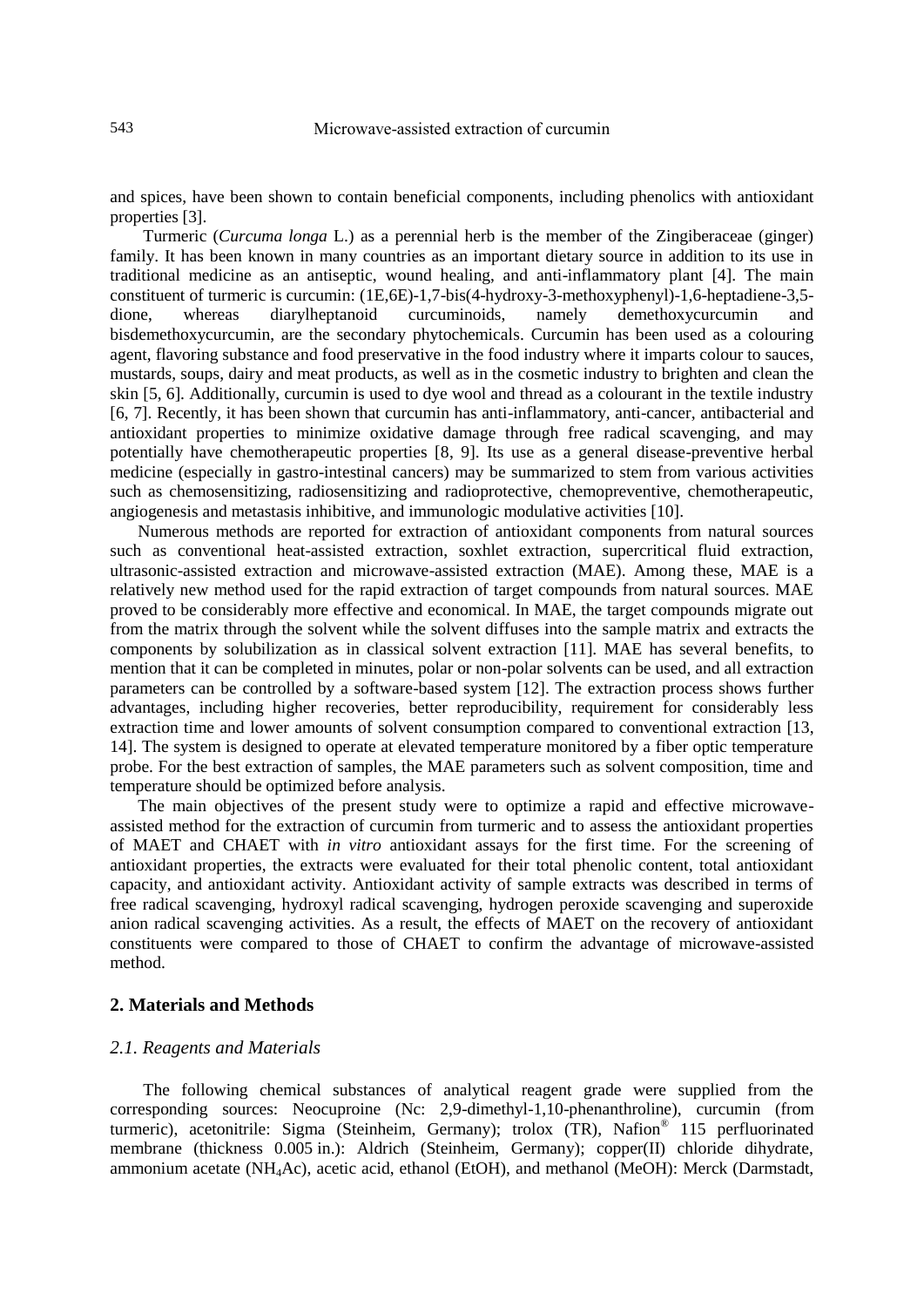Germany). Turmeric was purchased from Ayfer Kaur Baharat ve Tabii Bitkiler (Spice Bazaar, Istanbul, Turkey). Microwave assisted extraction of turmeric was made using a Milestone ETHOS ONE microwave extraction system (Shelton, CT, USA). The absorption measurements were made using a Varian CARY Bio 100 UV-vis spectrophotometer (Mulgrave, Victoria, Australia). The optical thickness of the cuvettes was 1 mm for Nafion solid sensor measurements. A Waters Breeze™ 2 Model HPLC system (Milford, MA) equipped with a 1525 binary pump, a column thermostat, a 2998 photodiode array detector (Chelmsford, MA) and a Hamilton 25 mL syringe (Reno, NV) was used for chromatographic measurements. Data acquisition was accomplished using Empower PRO (Waters Associates, Milford, MA). The analyses were carried out using a reverse-phase ACE C18 column (4.6 mm x 250 mm, 5 mm particle size) (Milford, MA).

## *2.2. Preparation of solutions*

For the TAC test of CUPRAC method  $[15]$ , 10 mM CuCl<sub>2</sub> aqueous solution, 7.5 mM Nc ethanolic solution, 1 M ammonium acetate (NH4Ac) aqueous solution were prepared. Trolox and curcumin were freshly prepared in EtOH at 1 mM and kept at +4 °C in a refrigerator prior to analysis.

#### *2.3. Extraction procedures*

Microwave-assisted treatment of turmeric was carried out in a series of twelve Teflon closed vessels with an automatic fiber optic temperature control terminal using a MAE system under different set of conditions with respect to time  $(0-20 \text{ min})$ , temperature (30 and 130 °C) and solvent mixture (MeOH and EtOH in water). A power of 0-1500 W was applied to heat the materials inside the oven to the designated temperatures in a short time. In a typical run (*e.g.,* microwave heating at 80 °C for 2 min), 0.1 g turmeric sample was immersed in 20 mL of 80% MeOH. After that, the mixture was placed in the microwave oven under stirring, and the temperature was raised to 80 °C in 3 min and kept at  $80^{\circ}$ C for 2 min. After extraction, the mixture was cooled to room temperature.

For CHAE technique*,* 0.25 g sample was taken and added to 50 mL of 50% MeOH, and this solution was decanted to a distillation flask into which a few pieces of boiling stone were added and refluxed at 80 °C for 1/2 h. The flask was cooled to room temperature under running tap water. The obtained methanolic extract was filtered through a filter paper, and then through 0.45 µm PTFE syringe filters (Whatman), and kept at  $+4$  °C in a refrigerator prior to analysis.

#### *2.4. HPLC analysis of curcumin*

Curcumin concentration was determined using the HPLC method described in the study of Wichitnithad et al. (2009) [16]. An isocratic elution program was used in the reverse-phase HPLC analysis. Mobile phase consisted of acetonitrile:acetic acid (2% in double-distilled water) mixture (40:60, v/v) at a flow rate of 1.2 mL/min with a column temperature of 33  $\degree$ C, a total run time of 30 min per sample, and a detection wavelength of 425 nm. Using the above working mode, the calibration curves in the form of linear equations of peak area *versus* concentration were constructed for curcumin.

# *2.5. Determination of total antioxidant capacity (TAC)*

TAC of turmeric extract was assessed according to the optical sensor-based CUPRAC method [15], which is based on the reduction of the CUPRAC chromogenic reagent (Cu(II)-Nc) to the Cu(I)– Nc chelate by antioxidants, *via* measurement of the light absorption of the cuprous chelate formed on the Nafion membrane at 450 nm. Nafion, a perfluorosulfonate ion exchange membrane having R-{-O- $CF_2-CF(CF_3)-\{x-O-(CF_2)\}\text{SO}_3H$  functional groups, was cut into 4.5 x 0.5 cm pieces and dipped into a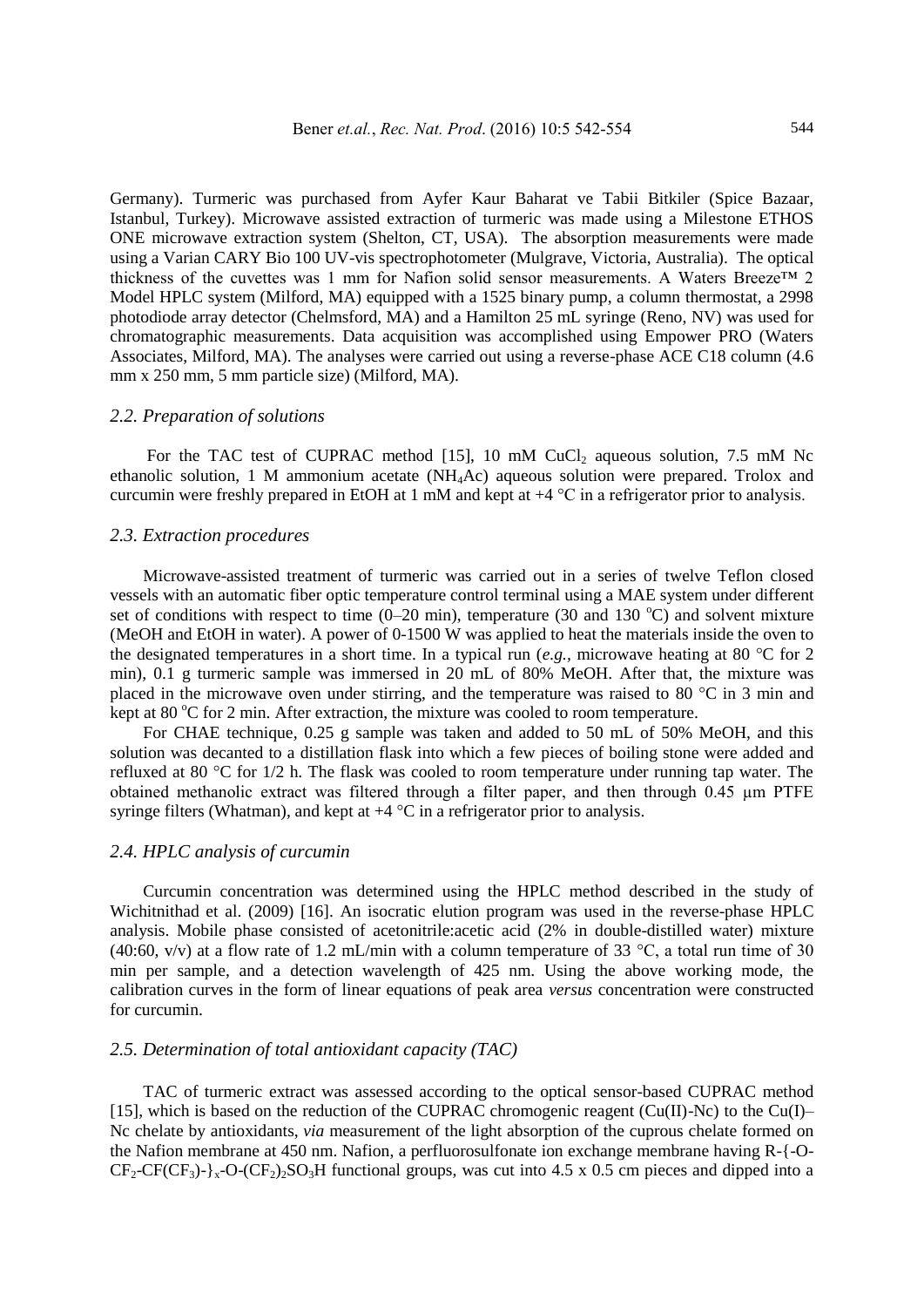## 545 Microwave-assisted extraction of curcumin

tube that contained 8.2 mL of CUPRAC reagent solution  $(2 \text{ mL of } 10 \text{ mM CuCl}_2, 2 \text{ mL of } 1.0 \text{ M})$ NH4Ac, 2 mL of 7.5 mM Nc fresh solution, and 2.2 mL of distilled water), and agitated for 30 min in a rotator. The reagent−impregnated membrane (Nafion-Cu(II)-Nc) was taken out and immersed in a tube containing 8.2 mL of ethanolic antioxidant solutions. After agitating for 30 min, the absorbance of the colored membrane (Nafion-Cu(I)-Nc) was measured at 450 nm against a blank membrane prepared under identical conditions excluding analyte. TAC values of extracts were expressed using trolox equivalent (mmol TR/gram of sample) unit based on the calibration curve obtained with a trolox standard. The assays were carried out in triplicate and the results expressed as (mean values  $\pm$  standard deviations).

## *2.6. Determination of total phenolic content (TPC)*

Total phenolic content (TPC) of turmeric extract was determined using the Folin-Ciocalteu method [17]. The solutions used in the assay were prepared as follows: Lowry A: 2% aqueous Na<sub>2</sub>CO<sub>3</sub> in 0.1 M NaOH; Lowry B: 0.5% CuSO<sub>4</sub> aqueous solution in 1% NaKC<sub>4</sub>H<sub>4</sub>O<sub>6</sub> solution; Lowry C: a mixture of 50 mL A and 1 mL B). The Folin–Ciocalteau reagent was diluted with  $H_2O$  at a volume ratio of 1:3 prior to use. Turmeric extract (x mL) was mixed with  $(2 - x)$  mL of distilled water and 2.5 mL of Lowry C solution in a test tube. Then, 0.25 mL of Folin–Ciocalteau reagent was added and mixed. After 30 min, the absorbance of the reaction solution was measured against blank at 750 nm. The result was converted to trolox equivalent (mmol TR/gram of sample) unit based on the calibration curve obtained with a trolox standard.

#### *2.7. Determination of free radical scavenging (FRS) activity*

The scavenging activity of turmeric extract on DPPH radicals was measured according to the method of Sánchez-Moreno et al. (1998) with minor modifications [18]. Briefly, turmeric extract (0.2 mL) was mixed with 2.8 mL of MeOH and 1 mL of 0.1 mM DPPH solution in a test tube. The tubes were stoppered, and after 30 min, the absorbance at 515 nm was recorded against a MeOH, where decolorization was a measure of DPPH free radical scavenging capacity. The free radical scavenging (FRS) activity was expressed as a percentage of DPPH decolorization using the equation: FRS (%) =  $[(A_{DPPH} - A_S) / A_{DPPH}] x 100$ 

where  $A_{\text{DPPH}}$  is the absorbance of DPPH solution without sample and  $A_{\text{S}}$  is the absorbance of the solution when the sample extract has been added at a particular level. The extract concentration providing 50% inhibition ( $EC_{50}$ ) was calculated from the graph of FRS inhibition percentage against extract concentration.

## *2.8. Determination of hydroxyl radical scavenging (HRS) activity*

The hydroxyl radicals (•OH) in aqueous media were generated through the Fenton system and spectrophotometrically determined −*via* hydroxylation of a probe− by the modified CUPRAC method [19]. To a test tube were added 1.5 mL of phosphate buffer (pH 7.0), 0.5 mL of 10 mM sodium salicylate, 0.25 mL of 20 mM Na<sub>2</sub>–EDTA, 0.25 mL of 20 mM FeCl<sub>2</sub> solution, 18 mL H<sub>2</sub>O, 0.2 mL turmeric extract, and  $0.5$  mL of 10 mM  $H_2O_2$  rapidly in this order. The mixture in a total volume of 5 mL was incubated for 10 min in a water bath kept at  $37^{\circ}$ C. After incubation, the reaction was stopped with adding 0.5 mL of 268 U/mL catalase solution, and mixed for 30 s. Final mixtures (0.5 mL of the incubation solution) were subjected to the HRS-CUPRAC method. The HRS activity (%) of turmeric extract was calculated using the equation:

HRS (%) =  $[(A_0 - A) / A_0]$  x 100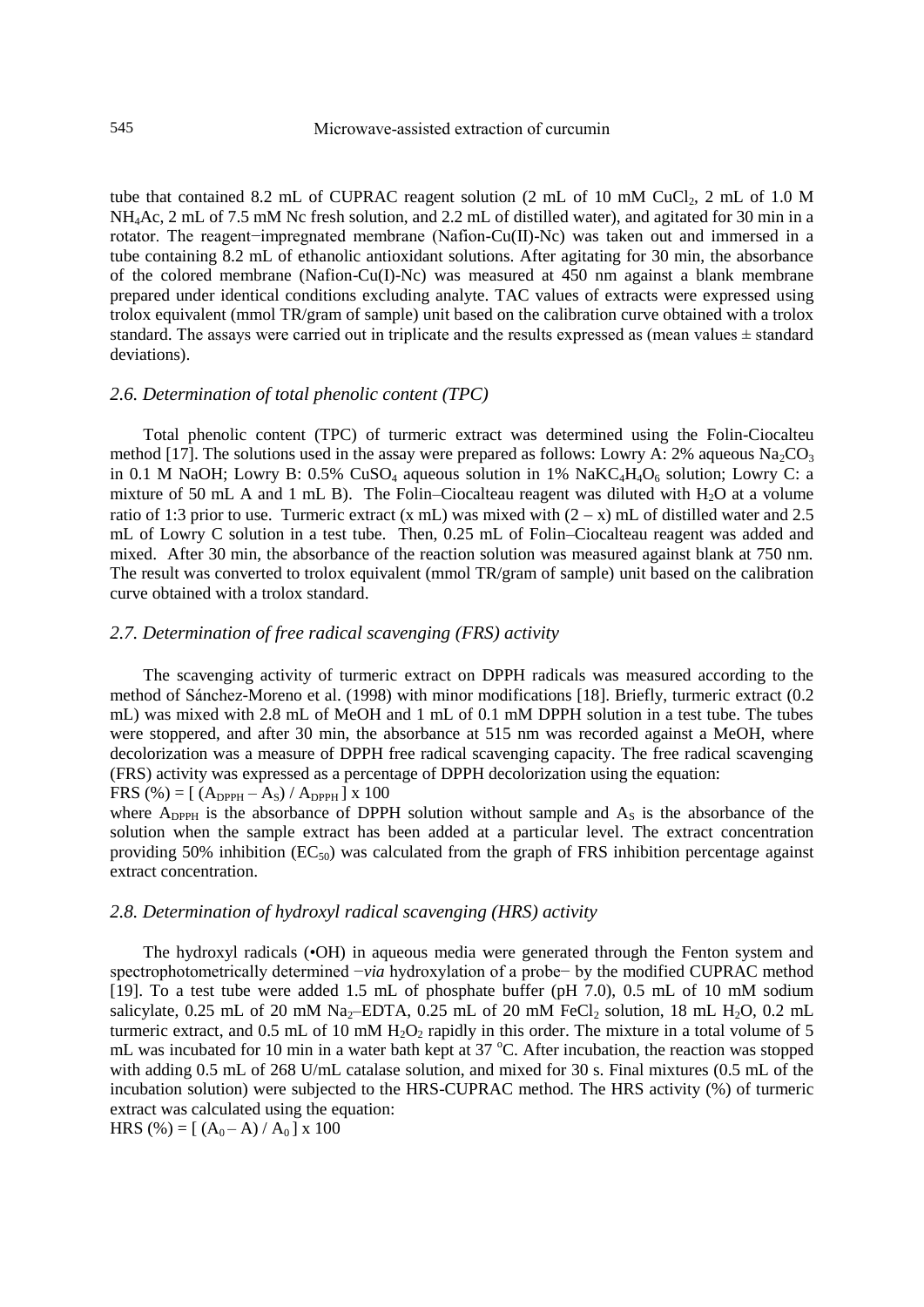where  $A_0$  and A are the CUPRAC absorbances of the system in the absence and presence of scavenger, respectively. The extract concentration providing 50% inhibition  $(EC_{50})$  was calculated from the graph of HRS inhibition percentage against extract concentration.

## *2.9. Determination of hydrogen peroxide scavenging (HPS) activity*

The ability of turmeric extract to scavenge hydrogen peroxide was determined according to the method of Özyürek et al. (2010) [20]. To a test tube were added 0.7 mL of phosphate buffer (pH 7.4), 0.4 mL of 1 mM  $H_2O_2$ , 0.4 mL of 0.1 mM CuCl<sub>2</sub>.2H<sub>2</sub>O in this order (H<sub>2</sub>O<sub>2</sub> incubation solution, used as reference). To the other two test tubes were added 0.5 mL of phosphate buffer (pH 7.4), 0.4 mL of 1.0 mM  $H_2O_2$ , 0.2 mL turmeric extract, and 0.4 mL of 0.1 mM CuCl<sub>2</sub>.2H<sub>2</sub>O solution rapidly in this order (named as scavenger solutions-I and II). The mixtures in a total volume of 1.5 mL were incubated for 30 min in a water bath kept at  $37^{\circ}$ C. At the end of this period, to both reference and scavenger solution-I was added 0.4 mL H<sub>2</sub>O, and to scavenger solution-II was added 0.4 mL of 268 U/mL catalase solution, and mixed for 30 s. Final mixtures (1.0 mL of the incubation solution) were subjected to the HPS-CUPRAC method. The HPS activity (%) of turmeric extract was calculated using the equation:

HPS (%) =  $[(A_0-(A_1-A_2))/A_0] \times 100$ 

where  $A_0$  is the CUPRAC absorbance of reference  $H_2O_2$  incubation solution,  $A_1$  and  $A_2$  are the CUPRAC absorbances of scavenger solutions-I and -II, respectively. The extract concentration providing 50% inhibition  $(EC_{50})$  was calculated from the graph of HPS inhibition percentage against extract concentration.

# *2.10. Determination of superoxide anion radical scavenging (SARS) activity*

The superoxide anion radicals  $(O_2^{\bullet-})$  were generated *in vitro* in a non-enzymatic system (PMS-NADH) and determined spectrophotometrically by nitroblue tetrazolium (NBT) reduction method described by Yu et al. (2005) [21]. To a test tube were added 2.3 mL DMSO, 0.2 mL of turmeric extract, 2 mL of 468  $\mu$ M NADH, 1 mL of 300  $\mu$ M NBT, in this order. The reaction was started by adding 1 mL of 60 µM PMS solution to the incubation mixture. The mixture in a total volume of 6.5 mL was incubated for 5 min in a water bath kept at  $25^{\circ}$ C, and the absorbance was read at 560 nm against DMSO. Decreased absorbance of the incubation reaction mixture indicated increased superoxide anion radical scavenging activity. The SARS (%) of turmeric extract was calculated using the equation:

#### SARS (%) =  $[(A_0 - A) / A_0]$  x 100

where  $A_0$  and A are the absorbances of the incubation reaction mixture in the absence and presence of scavenger, respectively.  $EC_{50}$  values of extracts were calculated from the graph of SARS inhibition percentage against extract concentration.

## *2.11. Statistical analysis*

Descriptive statistical analyses were performed using Excel software (Microsoft Office 2007) for calculating the means and the standard error of the mean. The assays were carried out in triplicate and the results expressed as mean value  $\pm$  standard deviation (SD).

## **3. Results and Discussion**

Curcumin is a major component of turmeric, being responsible for its biological activities [22-24]. Hence, this paper aimed to optimize the conditions for the preparation of 80% methanolic extract using microwave energy. Also the antioxidant and radical scavenging activities were evaluated and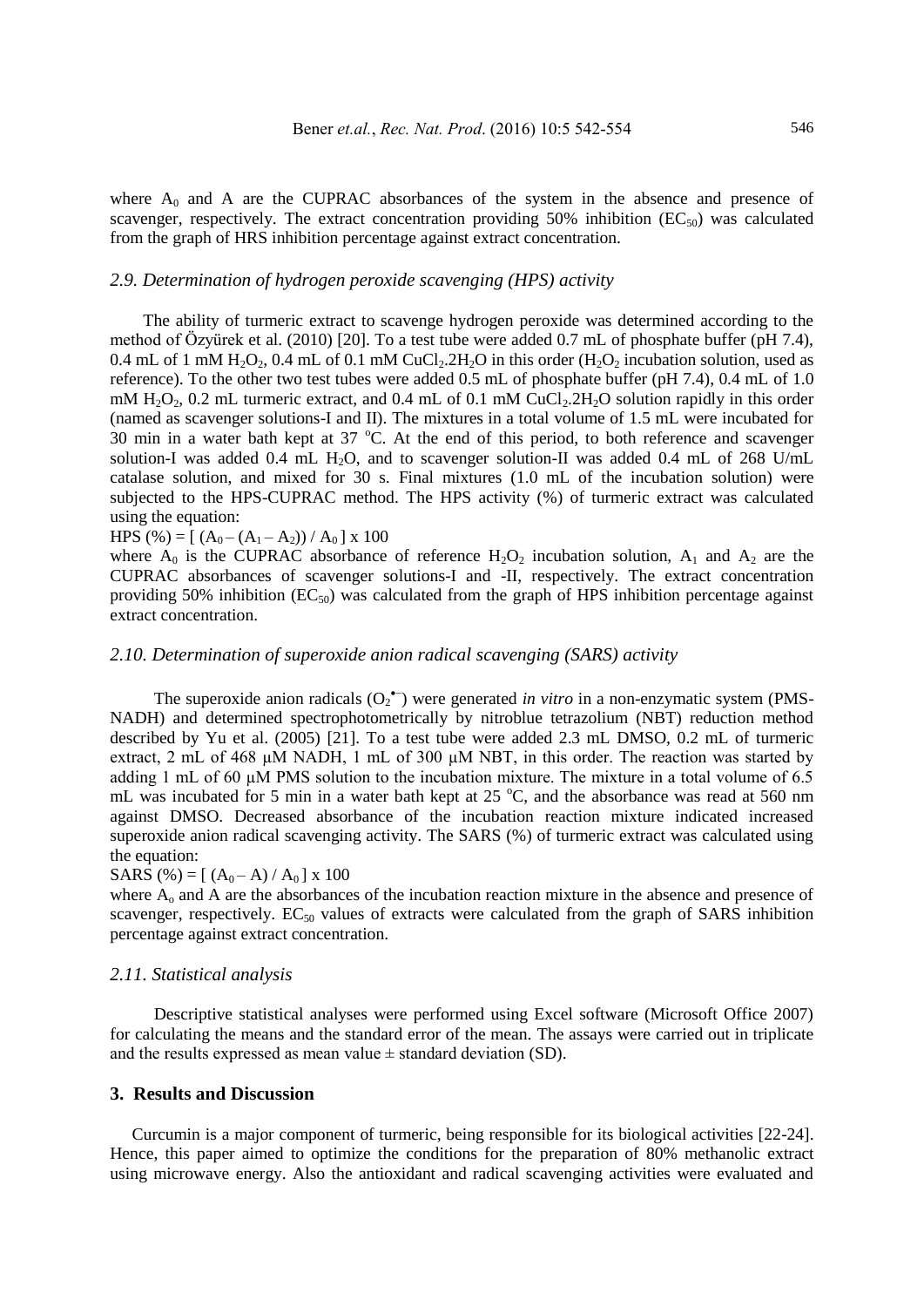compared with the results of the conventional method of extraction. Recently, MAE has been accepted as an alternative to conventional extraction techniques for the extraction of target components from plant samples [14]. Curcuminoids are present in oleoresin cells of the turmeric rhizome, and are exposed to solvent attack by breaking of the cell walls upon MW irradiation. MAE is also a good alternative to conventional solvent extraction because isolation of curcuminoids from the organic solvent by conventional recovery techniques such as lead acetate precipitation and alkaline extraction is not suitable for food and pharmaceutical industries due to toxicity and stability problems, respectively. MAE conditions were optimized for curcumin extracted from turmeric having a great variety of pharmacological activities.

#### *3.1. Effect of solvent on MAE efficiency*

To examine variations in extraction efficiency according to the solvent used, MAE was performed with acetone, chloroform, EtOH, MeOH, and methylene chloride. Figure 1 (a and b) shows that MeOH can be used to obtain higher extraction of curcumin than using EtOH and water respectively. In addition, Figure 1 (a and b) shows that the extraction of curcumin from turmeric was greatly influenced by the solvent concentration. If water was added to MeOH, the MeOH-water (80:20, v/v) solution gave the highest extraction of curcumin among other solvent mixtures tested. When the water concentration was increased in the solvent mixtures, curcumin extraction was decreased (Figure 1 (a)). TAC of the extract was decreased with increasing water concentration in solvent mixtures because of the hydrophobicity of curcumin as the major component of turmeric (Figure 1 (b)). So, 80% (v/v) MeOH concentration in water was the optimal choice in the following experiments. Although curcumin (diferuloylmethane) is a hydrophobic polyphenol having low polarity and low watersolubility [25], it may show an affinity to both polar and non-polar solvents through hydrogen-bonding interactions. Curcumin has a strong ability to form H-bonds with solvents like water and alcohols (MeOH, EtOH, *etc*.) in neutral and deprotonated form as acceptor, whereas the possibility of Hbonding in acetonitrile, dioxane, DMSO *etc*. cannot be avoided in the neutral/protonated form of curcumin as donor [26]. It is an established fact that MAE extraction efficiency of curcuminoids increases with the solubility of these compounds in the extracting solvent, which emphasizes the importance of the polarity of solvent and its additional interactions (*e.g*., H-bonds) with the solutes.



**Figure 1.** The effect of solvents used on the extraction of (a) curcumin and (b) antioxidant compounds (*N*=3).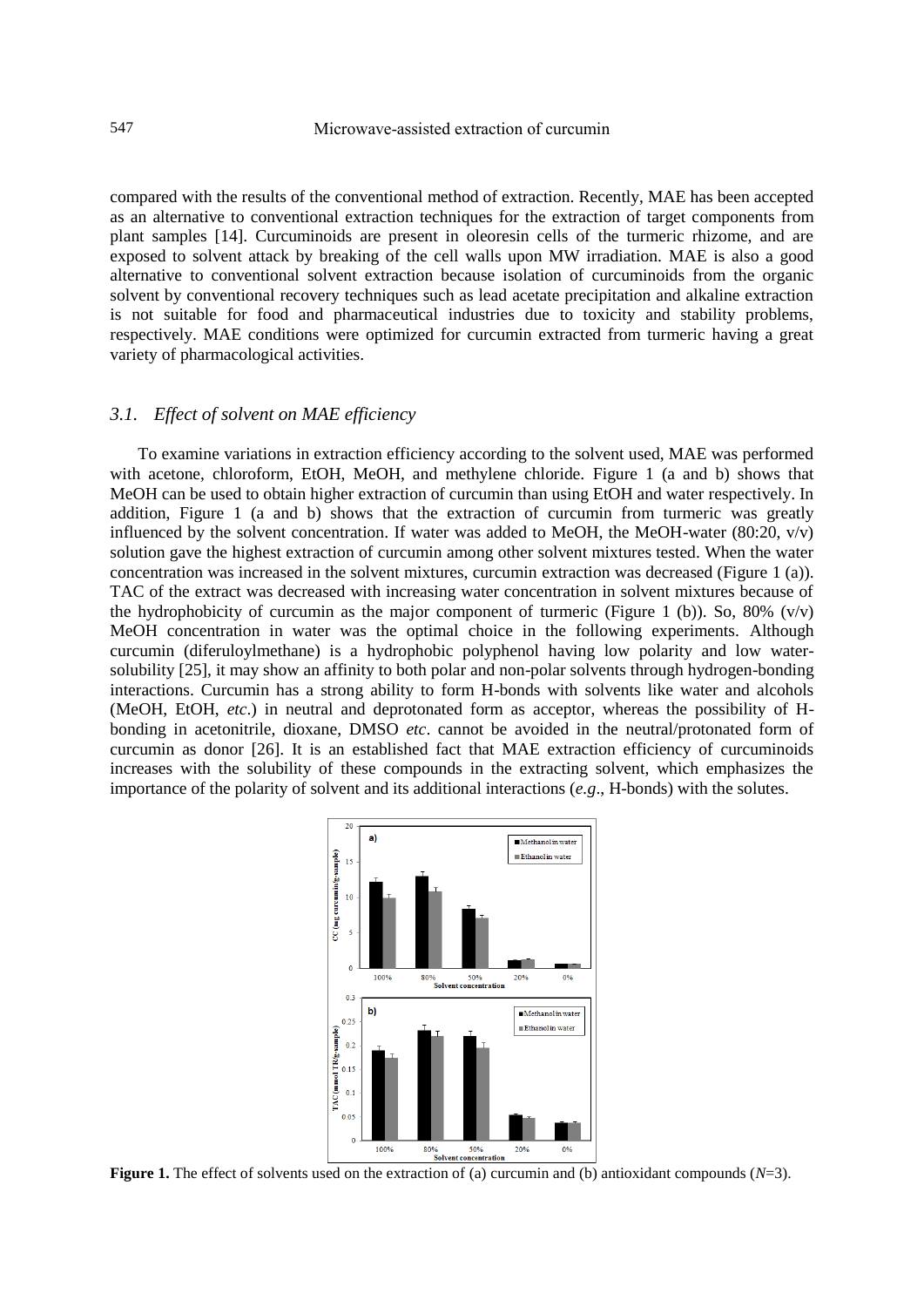# *3.2. Effect of temperature on MAE efficiency*

Figure 2 shows the effect of MAE temperature on the extraction of curcumin from turmeric. The results indicated that curcumin concentration (CC) of extract was increased with the increase of MAE temperature. If MAE temperature was higher than 80  $^{\circ}C$  (as the local maximum of curcumin yield), CC of extract was decreased. On the other hand, the TAC of extract reached the highest level at 80  $^{\circ}$ C and stabilized. Unlike CC, an increase of temperature from 80 to 130  $\degree$ C of MAE did not induce a decrease in the TAC of extract. According to these results, curcumin can be assumed to be degraded step by step at temperatures higher than 80 °C, and other phenolic antioxidants such as vanillin and ferulic acid were formed as degradation products of curcumin [27, 28] so as to maintain the TAC level at the saturation value reached at 80  $^{\circ}$ C. So, an optimal MAE temperature of 80  $^{\circ}$ C was used in the following experiments for extraction of curcumin from turmeric.



**Figure 2.** The effect of MAE temperature on the extraction of curcumin and antioxidant compounds (*N*=3).

## *3.3. Effect of time on MAE efficiency*

Figure 3 shows the effect of time on the MAE of curcumin. The results indicated that the extraction of curcumin was increased with an increase in time. MAE reached a high level in 5 min and did not change significantly after this point. So, a best MAE time of 5 min was used in the following experiments.



**Figure 3.** The effect of MAE time on the extraction of curcumin and antioxidant compounds (*N*=3).

# *3.4. Comparative evaluation of antioxidant and antiradical activities of MAET and CHAET*

Turmeric was extracted employing MAE and CHAE techniques, and both extracts obtained were analyzed for their antioxidant properties using different assays (*i.e.,* TPC, TAC, FRS, HRS, HPS, and SARS activities). Curcumin was the main component responsible for antioxidant activity as determined by HPLC assay.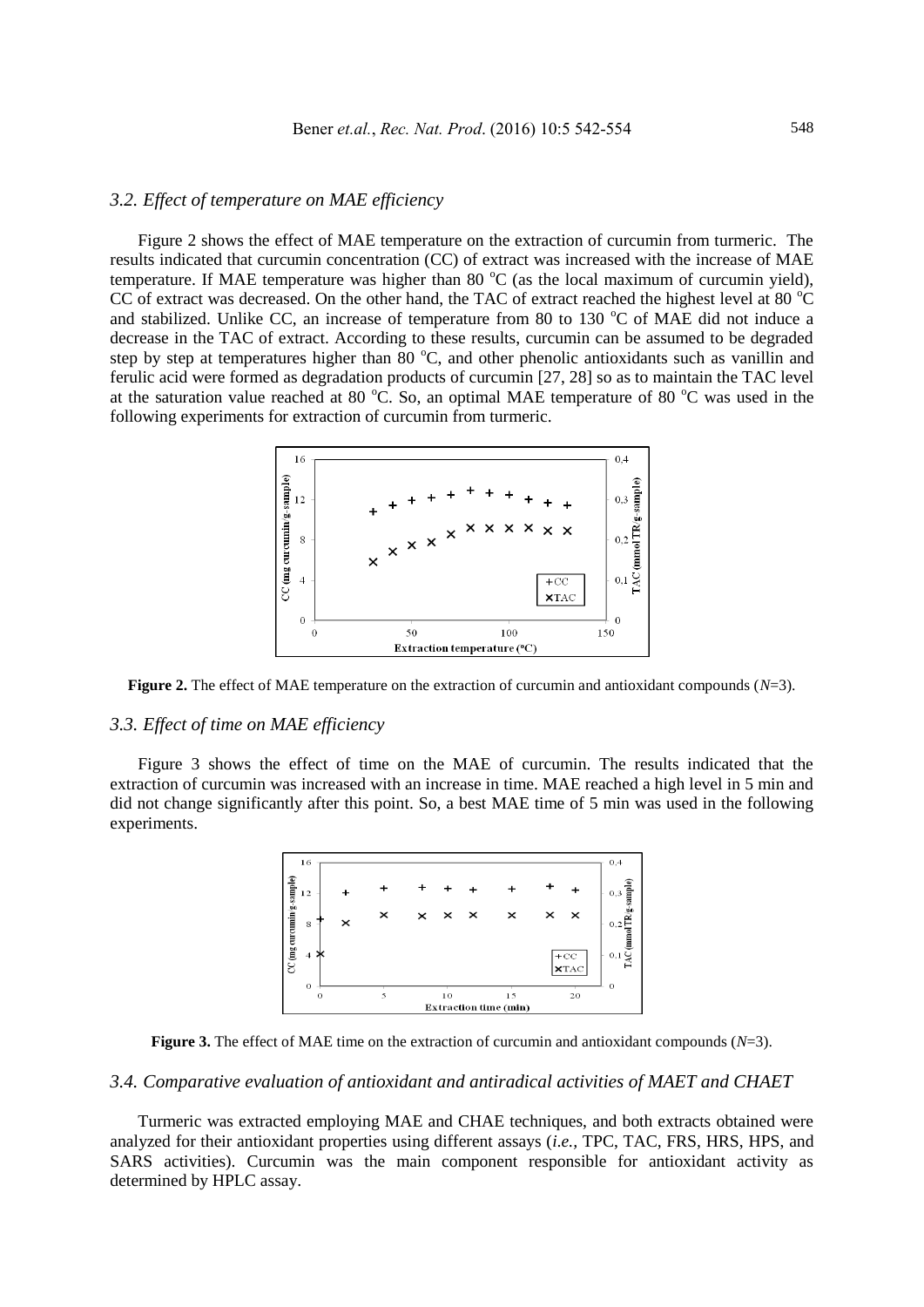HPLC protocol was standardized for the separation of curcumin, and the results indicated that curcumin yielded a peak at 22.3 min  $(\lambda=425 \text{ nm})$ . The typical HPLC chromatograms of standard curcumin, curcumin after CHAE and MAE (along with other curcuminoids, such as demethoxycurcumin and bisdemethoxycurcumin) are shown in Figure 4(a-c). The linear calibration equation of curcumin as chromatographic peak area *versus* concentration drawn at the wavelength of 425 nm was:  $y = 3.4 \times 10^{10}$ c – 63797 ( $r = 0.9999$ ). As the parametric symbols used in the calibration equations, *y* stands for peak area, c curcumin molar concentration, and *r* linear correlation coefficient. The individual curcumin content of turmeric was determined with the help of this HPLC calibration curve. The CHAET and MAET showed 10.08 and 13.21 mg/g-sample CC, respectively. Recovery percentage of curcumin from turmeric was found higher by using MAE in preference to CHAE technique.

In the light of literature, plant phenolics are highly effective free radical scavengers and antioxidant activity of natural foods is derived largely from phenolics. Therefore, there should be a close correlation between the phenolic content and antioxidant activity [29, 30]. The Folin-Ciocalteu method is not an antioxidant assay in the strict sense but a replaceable assay for measuring the quantity of phenolic compounds [31]. TPC of CHAET and MAET were  $0.27 \pm 0.01$  and  $0.35 \pm 0.03$ mmol TR/g-sample dry weight, respectively.

The optical sensor-based CUPRAC method was used for evaluating the TACs of turmeric extracts. This method utilized Cu(II)-Nc complex as the chromogenic oxidizing reagent which is immobilized on a Nafion membrane. As shown in Table 1, TAC of CHAET and MAET were found as  $0.16 \pm 0.01$  and  $0.23 \pm 0.02$  mmol TR/g-sample, respectively, expressed as trolox equivalents. TPC values of turmeric extracts were found higher than TAC, because the molybdato-phospho-tungstate heteropoly acid reagent of Folin-Ciocalteu method had an indefinite but much higher redox potential (compared to that of the CUPRAC method) in alkaline medium where most phenolic compounds are deprotonated and open to oxidative attack, and thus Folin-Ciocalteu measured all phenolic species nonselectively [32].



**Figure 4.** Chromatographic profiles of curcumin: (a) curcumin standard (10<sup>-4</sup> M); (b) curcumin in CHAET; (c) curcumin in MAET.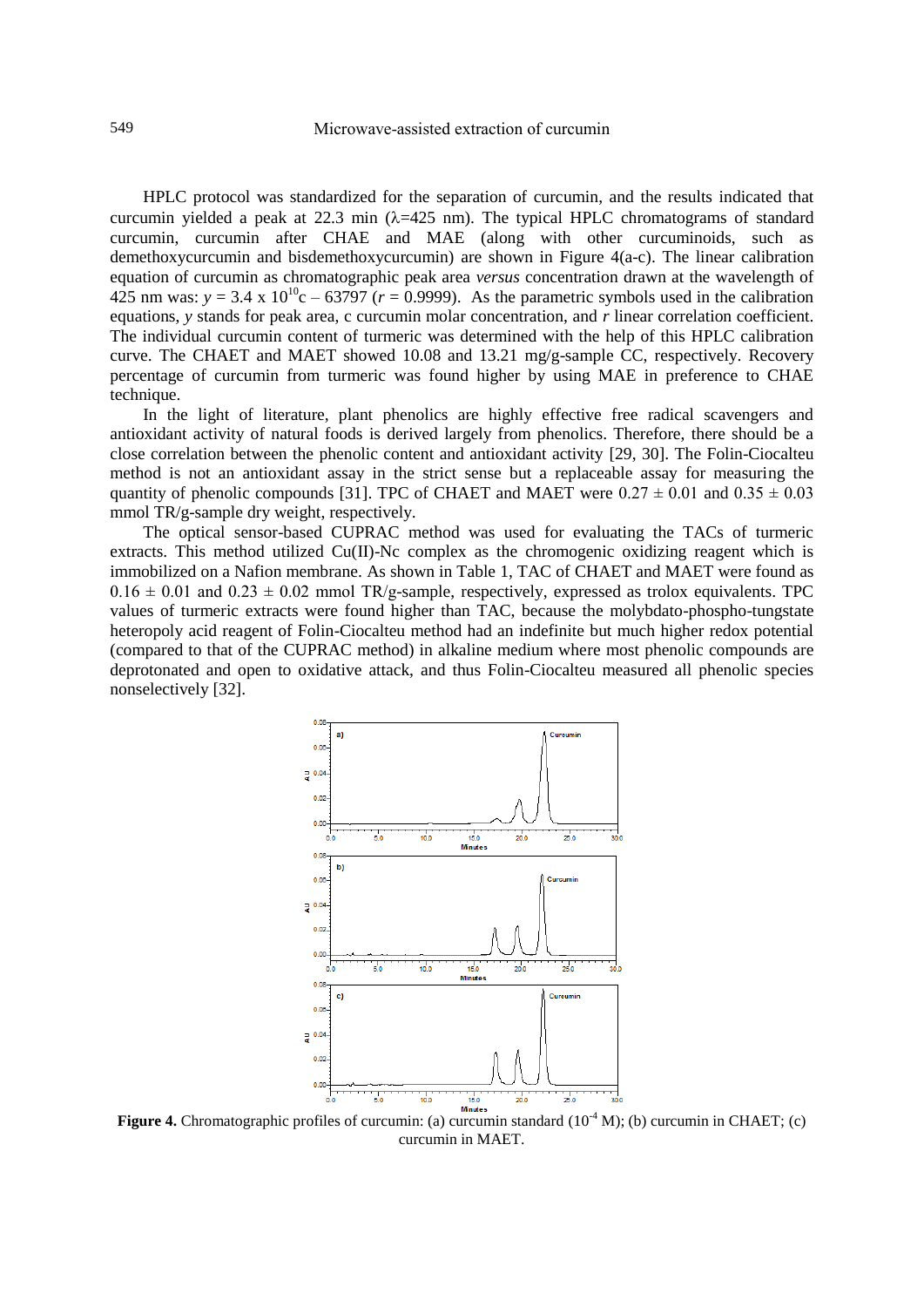| Methanolic Extract | <b>TPC</b><br>$(mmol TR/g-sample)$ | <b>TAC</b><br>$(mmol TR/g-sample)$ |  |
|--------------------|------------------------------------|------------------------------------|--|
| <b>CHAET</b>       | $0.27 \pm 0.01$                    | $0.16 \pm 0.01$                    |  |
| MAET               | $0.35 \pm 0.03$                    | $0.23 \pm 0.02$                    |  |

| <b>Table 1.</b> Comparison of TPC (mmol TR/g-sample) and TAC (mmol TR/g-sample) values of |  |  |  |  |
|-------------------------------------------------------------------------------------------|--|--|--|--|
| CHAET and MAET.                                                                           |  |  |  |  |

Samples were analyzed in triplicate.

FRS activity has a great importance due to the deleterious role of free radicals in foods and biological systems [33]. DPPH• as a stable free radical can accept an electron or hydrogen atom to become a stable diamagnetic molecule [34]. One of the most common methods to evaluate antioxidant activity of specific compounds or extracts is the DPPH-FRS activity assay which relies on the decrease of DPPH• absorbance at 515 nm induced by antioxidants. MAET (Figure 5a) and CHAET (Figure 5b) exhibited marked DPPH radical scavenging activity in a concentration-dependent manner. The phenolic group of curcumin was considered to be essential for its DPPH free radical scavenging activity, and the presence of methoxy group further increased this activity [35]. As seen in Table 2, the  $EC_{50}$  values (the concentration required to inhibit free radicals by 50%) of CHAET and MAET were found  $1.97 \pm 0.03$  and  $1.44 \pm 0.08$  mg/mL, respectively. These results demonstrate that MAET had a higher FRS activity than CHAET.

**Table 2.** EC<sub>50</sub> values (mg/mL) of CHAET and MAET in the evaluation of antioxidant activity assays.

| Methanolic<br>Extract | FRS Activity<br>$(EC_{50}^{a})$ | <b>HRS</b> Activity<br>$(EC_{50}^{a})$ | <b>HPS</b> Activity<br>$(EC_{50}^{a})$ | <b>SARS</b> Activity<br>$(EC_{50}^{a})$ |
|-----------------------|---------------------------------|----------------------------------------|----------------------------------------|-----------------------------------------|
| <b>CHAET</b>          | $1.97 \pm 0.03$                 | $1.40 \pm 0.02$                        | $2.48 \pm 0.05$                        | $2.12 \pm 0.09$                         |
| <b>MAET</b>           | $1.44 \pm 0.08$                 | $1.16 \pm 0.03$                        | $2.28 \pm 0.11$                        | $1.66 \pm 0.05$                         |

Samples were analyzed in triplicate.

 $^{\circ}$  EC<sub>50</sub> (mg/mL): Effective concentration at which 50% of radicals are scavenged.

Hydroxyl radical (•OH) is the most reactive free radical that can be formed from superoxide anion and hydrogen peroxide, in the presence of metal ions [36]. Because of the strongest oxidative activity of •OH, HRS activity is very important for evaluating the antioxidant activity of a food extract. In the present study, the HRS-CUPRAC method was used for determining the HRS activity of turmeric extract. Salicylate probe was used for detecting •OH generated by the reaction of iron(II)– EDTA complex with  $H_2O_2$ . The produced hydroxyl radicals attack both scavengers and the salicylate probe that are incubated in solution for 10 min. at 37°C. Added scavengers compete with salicylate for the •OH produced, and diminish chromophore formation from  $Cu(II)$ –Nc. The reaction was stopped by adding catalase after the incubation period. With the aid of this reaction, a kinetic approach was adopted to assess the HRS properties of turmeric extract. Figure 5a and Figure 5b illustrate that both of turmeric extracts showed strong HRS activities. The scavenging effect of extract on the •OH increased with the increase in concentration of sample. The EC<sub>50</sub> of MAET was  $1.16 \pm 0.03$  mg/mL, compared to the EC<sub>50</sub> of CHAET as  $1.40 \pm 0.02$  mg/mL (Table 2). So, the hydroxyl scavenging ability of MAET was higher than that of CHAET.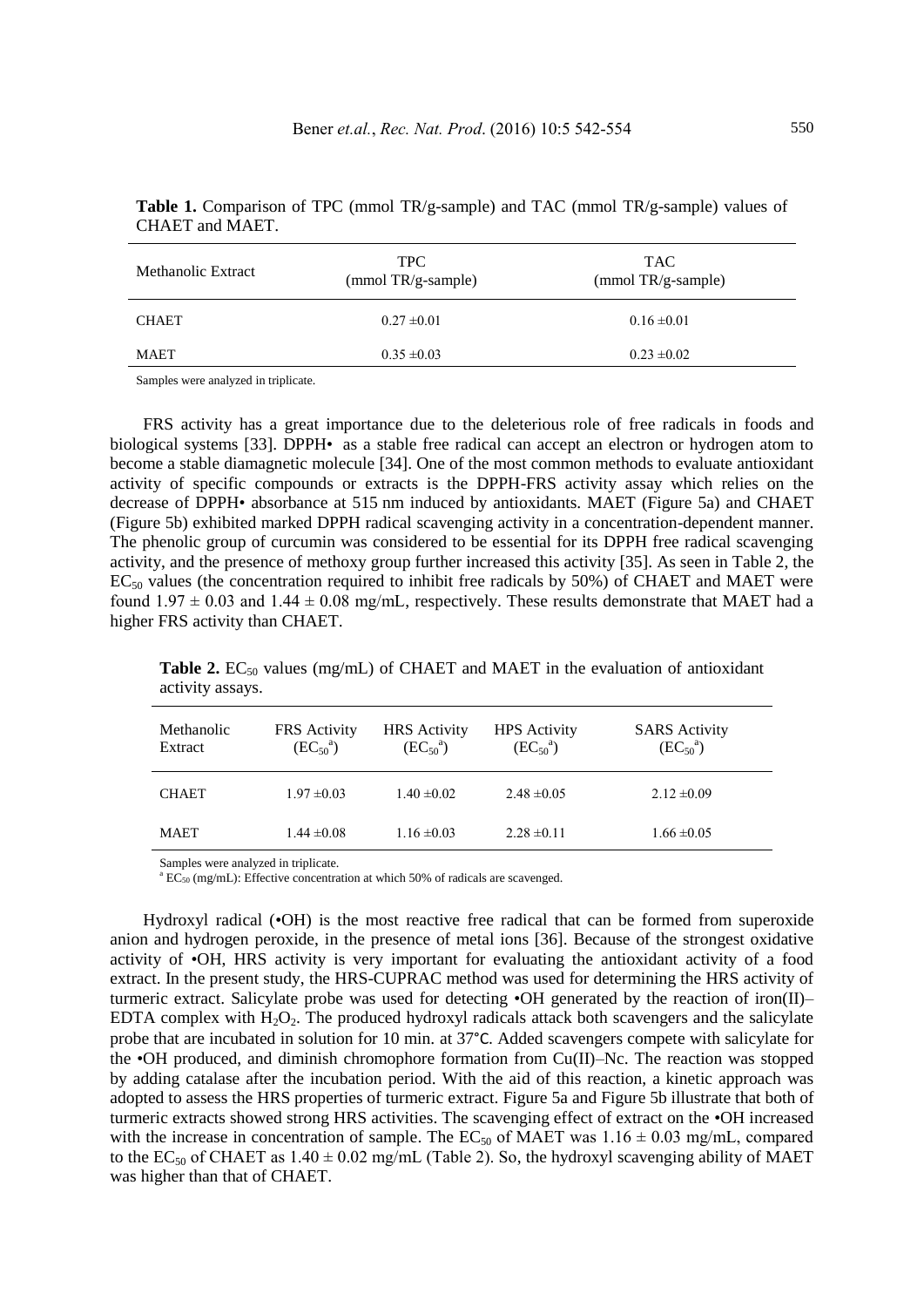Hydrogen peroxide is thought to be the major precursor of highly reactive free radicals, and it has been reported to induce apoptosis in cells of the central nervous system [37]. The ability of both extracts of turmeric to scavenge  $H_2O_2$  was determined according to the method of Özyürek et al. (2010) [20]. HPS activity has usually been determined by following the rate of  $H_2O_2$  consumption in an incubation system  $(H_2O_2 + \text{scavenger})$  using the classical UV-method at 230 nm. Since some polyphenols have strong absorption in the UV-region, their HPS activity was determined without interference by directly measuring the concentration of  $H_2O_2$  using the HPS-CUPRAC method at 450 nm in the presence of trace Cu(II) salt as catalyst. A concentration-dependent assay was carried out with MAET (Figure 5a) and CHAET (Figure 5b). Figure 5a and Figure 5b illustrate that turmeric extracts possessed significant scavenging activity on  $H_2O_2$ , their scavenging effect was increased with increasing concentration. The HPS activity of MAET (EC<sub>50</sub>: 2.28  $\pm$ 0.11 mg/mL) was higher than that of CHAET (EC<sub>50</sub>: 2.48  $\pm$ 0.05 mg/mL).



**Figure 5.** Radical scavenging activities (DPPH $\cdot$ ,  $\cdot$ OH,  $H_2O_2$  and  $O_2^{\bullet -}$ ) (a) MAET and (b) CHAET at different concentrations (1-5 mg/mL). Each value is expressed as mean  $\pm$  standard deviation (*N*=3).

Superoxide anion radical  $(O_2^{\bullet-})$  has gained great attention due to its important role in the progression of a number of human diseases and carcinogenesis. So it is important to eliminate excessive  $O_2$ <sup>--</sup> in vivo to prevent important diseases [38]. In this study, SARS activity of turmeric extract was evaluated according to the method of Yu et al. (2005) [21]. Superoxide anion  $(O_2^{\bullet-})$  can be formed from dissolved oxygen by PMS-NADH coupling reaction, and  $O_2^{\bullet-}$  reduces the yellow dye  $(NBT^{2+})$  to produce a blue formazan, of which the absorbance value is measured at 560 nm. Antioxidants are able to inhibit formazan formation. The decrease of absorbance with antioxidants indicates the consumption of  $O_2^{\bullet-}$  in the reaction mixture. Figure 5a and Fig. 5b illustrate that scavenging effects of turmeric extract on the  $O_2^{\bullet-}$  radicals increased with increasing concentration. Extract of turmeric showed strong SARS activity. As seen in Table 2, MAET was found to have more SARS activity than CHAET, demonstrating  $EC_{50}$  values of 1.66  $\pm$  0.05 and 2.12  $\pm$  0.09 mg/mL, respectively.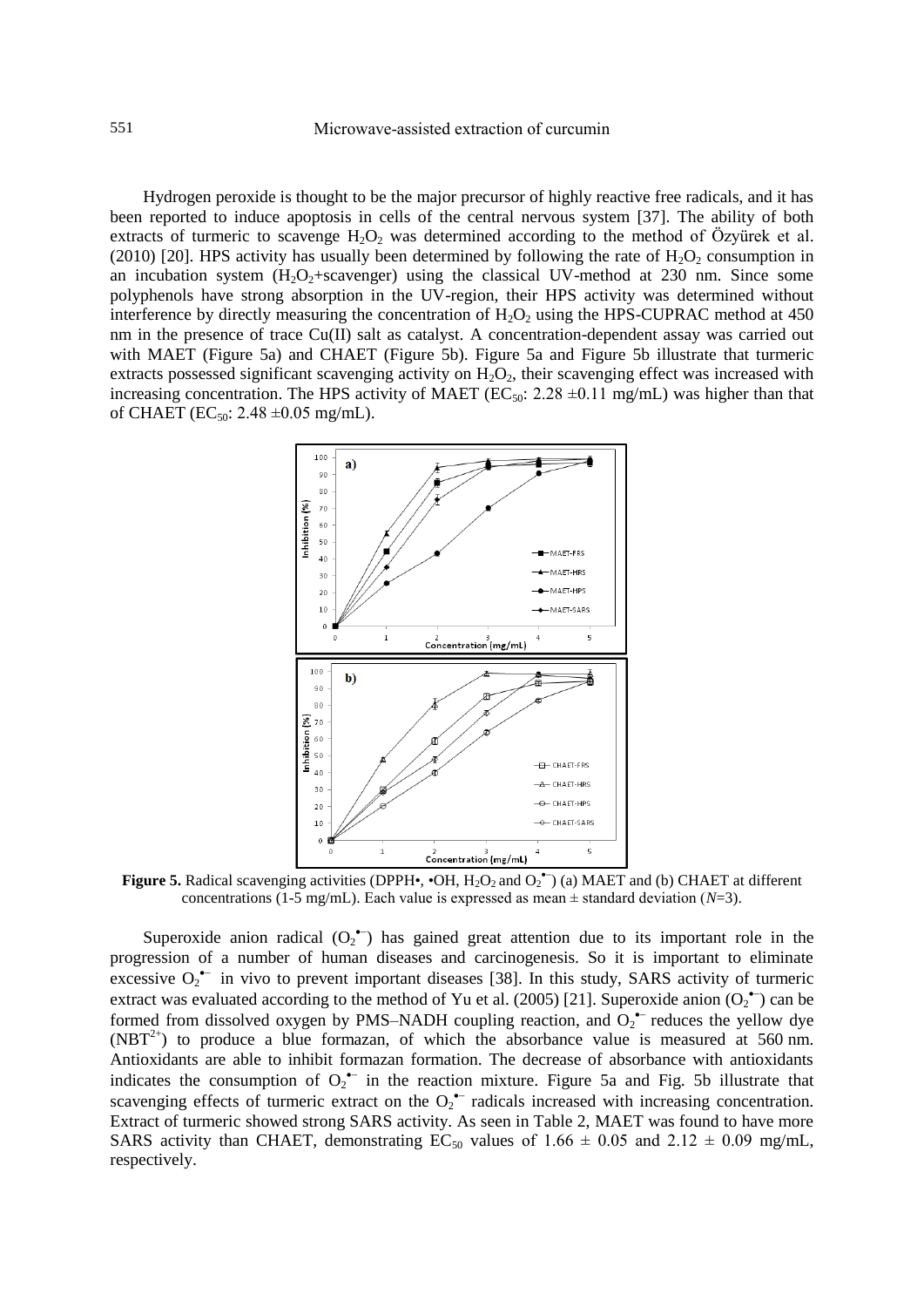The special antioxidative properties of curcumin may be analyzed in the light of structure-activity relationships. The bimolecular rate constant for curcumin in scavenging DPPH free radical (possibly to produce the phenoxy radical 1-e oxidation product) was found to be approximately 1800 times greater than that for its dimethoxy derivative; although the energetics to remove a hydrogen atom from both phenolic -OH and the -CH<sub>2</sub> group of the β-diketo structure were very close, the phenolic -OH was considered to be essential for both antioxidant activity and free radical kinetics, a fact further confirmed by density functional theory calculations [39]. Both antioxidant and anti-inflammatory actions of curcumin may be associated with the β-dicarbonylic system, which has conjugated double bonds as dienes [40]; structure-activity expectations suggest that a hydroxyl group at the *para*-position is most critical for the expression of biological activity [41]. The methoxy groups in *ortho*-position with respect to phenolic-OH groups, as well as the overall symmetry of the molecule with delocalized π-electron structure, may enhance electron transfer, making curcumin a stronger antioxidant.

## **3. Conclusion**

The effects of two types of extraction methods (MAE and CHAE) on the recovery of curcumin from turmeric were studied. TAC and CC parameters were used to optimize the MAE conditions. MAE was previously optimized with respect to the level of the power source using acetone as solvent, showing a disadvantage of rapid heating and fast evaporation from the reaction vessel [42]. An efficient MAE process was developed for fast extraction of curcumin from turmeric using methanol and compared with CHAE for the first time. The curcumin content, TPC, TAC, FRS, HRS, HPS, and SARS activities in turmeric extracts were measured with the use of MAE and CHAE. The antioxidant capacity and radical scavenging activity measurements on turmeric exhibited that these species possess considerable antioxidant potential due to their curcumin contents. The various antioxidant mechanisms of turmeric extracts may be attributed to their strong scavenging action of free radicals and reactive species such as  $\cdot$ OH, H<sub>2</sub>O<sub>2</sub>, and O<sub>2</sub><sup> $\cdot$ </sup>. It may be suggested that curcumin (along with other curcuminoids) could be used in the safe preservation of food systems to increase the shelf-life, with further investigations for preventing possible prooxidant effects [43]. The results indicated that MAET possesses abundant phenolic content and exhibits excellent antioxidant activities when compared to CHAET. Finally, the antioxidant properties of MAET was superiour to those of CHAET which suggested that MAE technique was more beneficial than CHAE for the extractive recovery of antioxidant components with less extraction time and solvent consumption.

## **Acknowledgements**

The authors would like to express their gratitude to Istanbul University-Application & Research Center for the Measurement of Food Antioxidants (Istanbul Universitesi Gida Antioksidanlari Olcumu Uygulama ve Arastirma Merkezi).

## **References**

- [1] L. U. Thompson (1994). Antioxidants and hormone-mediated health benefits of whole grains, *Crit. Rev. Food Sci.* **34**, 473–497.
- [2] T. Ak and I. Gülçin (2008). Antioxidant and radical scavenging properties of curcumin, *Chem-Biol. Interact*. **174**, 27–37.
- [3] K. D. Croft (1998). The chemistry and biological effects of flavonoids and phenolic acids, *Ann. NY Acad. Sci.* **854**, 435–442.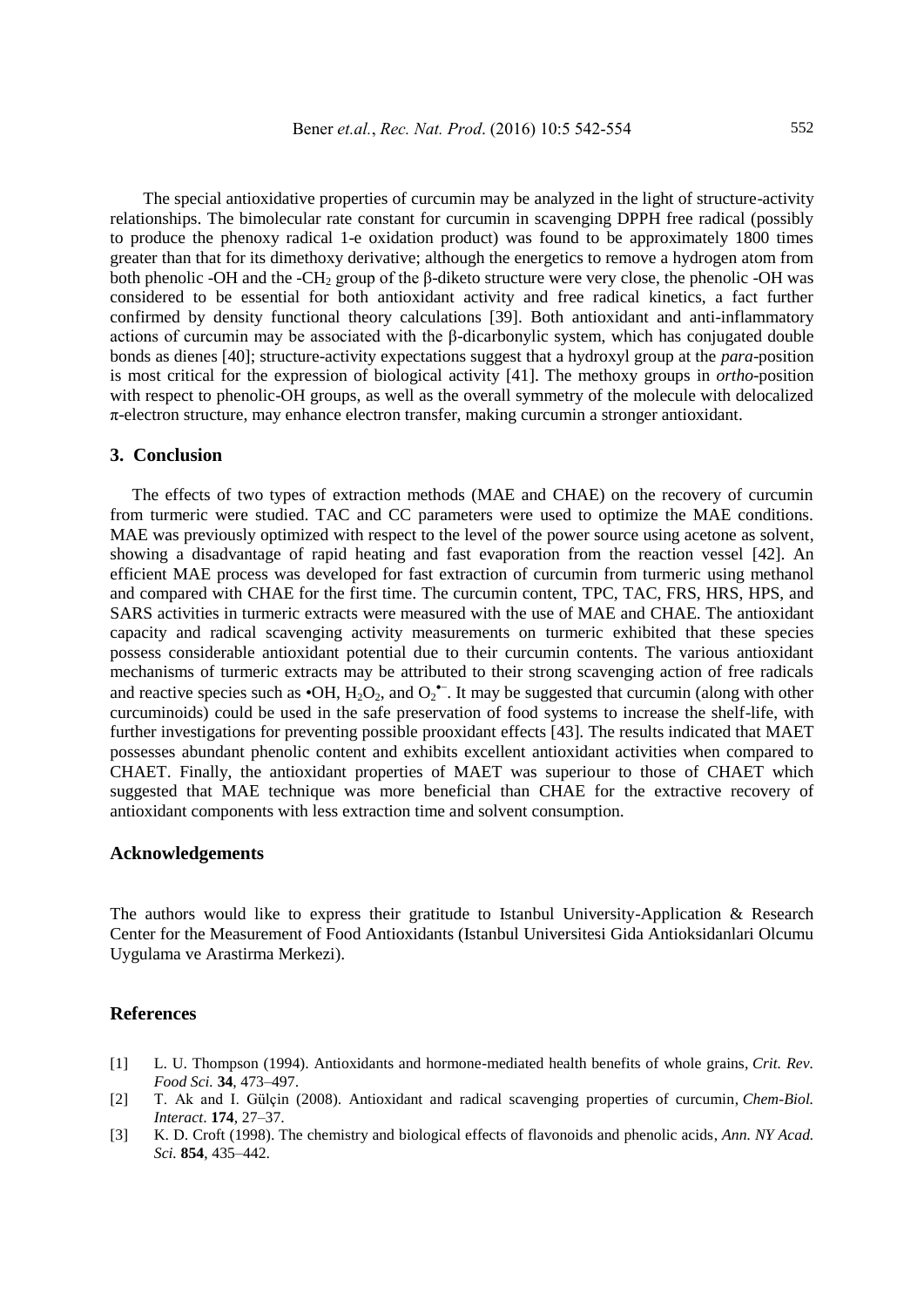- [4] G. S. Kumar, H. Nayaka, S. M. Dharmesh and P.V. Salimath (2006). Free and bound phenolic antioxidants in amla (*Emblica officinalis*) and turmeric (*Curcuma longa*), *J. Food Compos. Anal*. **19**, 446–452.
- [5] F. Delgado-Vargas, A. R. Jimenez and O. Paredes-Lopez (2000). Natural pigments: Carotenoids, anthocyanins, and betalains-characteristics, biosynthesis, processing, and stability, *Crit. Rev. Food Sci. Nutr.* **40**, 173–289.
- [6] A. Downham and P. Collins (2000). Colouring our foods in the last and next millennium, *Int. J. Food Sci. Technol.* **35**, 5–22.
- [7] M. Bener, M. Özyürek, K. Güçlü and R. Apak (2010). Polyphenolic contents of natural dyes produced from industrial plants assayed by HPLC and novel spectrophotometric methods, *Ind. Crops Prod.* **32**, 499–506.
- [8] R. A. Sharma, A. J. Gescher and W. P. Steward (2005). Curcumin: The story so far, *Eur. J. Cancer* **41**, 1955–1968.
- [9] S. Çıkrıkçı, E. Mozioglu and H. Yılmaz (2008). Biological activity of curcuminoids isolated from Curcuma *longa*, *Rec. Nat. Prod*. **2**, 19–24.
- [10] G. Bar-Sela, R. Epelbaum and M. Schaffer (2010). Curcumin as an anti-cancer agent: Review of the gap between basic and clinical applications, *Curr. Med. Chem.* **17**, 190–197.
- [11] V. Camel (2000). Microwave-assisted solvent extraction of environmental samples, *Trends Anal. Chem.* **19**, 229–248.
- [12] I. G. Zigoneanu, L. Williams, Z. Xu and C. M. Sabliov (2008). Determination of antioxidant components in rice bran oil extracted by microwave-assisted method, *Biores. Technol.* **99**, 4910–4918.
- [13] E. Martino, I. Ramaiola, M. Urbano, F. Bracco and S. Collina (2006). Microwave-assisted extraction of coumarin and related compounds from *Melilotus officinalis* (L.) Pallas as an alternative to Soxhlet and ultrasound-assisted extraction, *J. Chromatogr. A* **1125**, 147–151.
- [14] H. Li, Z. Deng, T. Wu, R. Liu, S. Loewen and R. Tsao (2012). Microwave-assisted extraction of phenolics with maximal antioxidant activities in tomatoes, *Food Chem.* **130**, 928–936.
- [15] M. Bener, M. Özyürek, K. Güçlü and R. Apak (2010). Development of a low-cost optical sensor for cupric reducing antioxidant capacity measurement of food extracts, *Anal. Chem.* **82**, 4252–4258.
- [16] W. Wichitnithad, N. Jongaroonngamsang, S. Pummangura and P. Rojsitthisak (2009). A simple isocratic HPLC method for the simultaneous determination of curcuminoids in commercial turmeric extracts, *Phytochem. Analysis* **20**, 314–319.
- [17] V. L. Singleton, R. Orthofer and R. M. Lamuela-Raventos (1999). Analysis of total phenols and other oxidation substrates and antioxidants by means of folin-ciocalteu reagent, *Methods Enzymol.* **299**, 152– 178.
- [18] C. Sánchez-Moreno, J. A. Larrauri and F. Saura-Calixto (1998). A procedure to measure the antiradical efficiency of polyphenols, *J. Sci. Food Agr.* **76**, 270–276.
- [19] M. Özyürek, B. Bektaşoğlu, K. Güçlü and R. Apak (2008). Hydroxyl radical scavenging assay of phenolics and flavonoids with a modified cupric reducing antioxidant capacity (CUPRAC) method using catalase for hydrogen peroxide degradation, *Anal. Chim. Acta*. **616**, 196–206.
- [20] M. Özyürek, B. Bektaşoğlu, K. Güçlü, N. Güngör and R. Apak (2010). A novel hydrogen peroxide scavenging assay of phenolics and flavonoids using cupric reducing antioxidant capacity (CUPRAC) methodology, *J. Food Compos. Anal.* **23**, 689–698.
- [21] H. Yu, X. Liu, R. Xing, S. Liu, C. Li and P. Li (2005). Radical scavenging activity of protein from tentacles of jellyfish *Rhopilema esculentum*, *Bioorg. Med. Chem. Lett.* **15**, 2659–2664.
- [22] C. C. Araujo and L. L. Leon (2001). Biological activities of Curcuma *longa* L. *Mem. I. Oswaldo Cruz* **96**, 723–728.
- [23] B. H. Ali, H. Marrif, S. A. Noureldayem, A. O. Bakheit and G. Blunden (2006). Some biological properties of curcumin: A review, *Nat. Prod. Commun.* **1**, 509–521.
- [24] A. J. Ruby, G. Kuttan, K. D. Babu, K. N. Rajasekharan and R. Kuttan (1995). Anti-tumour and antioxidant activity of natural curcuminoids, *Cancer Lett.* **94**, 79–83.
- [25] K. I. Priyadarsini (2014). The Chemistry of Curcumin: From Extraction to Therapeutic Agent, *Molecules* **12**, 20091-20112.
- [26] D. Patra and C. Barakat (2011). Synchronous fluorescence spectroscopic study of solvatochromic curcumin dye, *Spectrochim. Acta A*. **79**, 1034–1041.
- [27] L. Shen and H. -F. Ji (2012). The pharmacology of curcumin: Is it the degradation products?, *Trends Mol. Med.* **18**, 138–144.